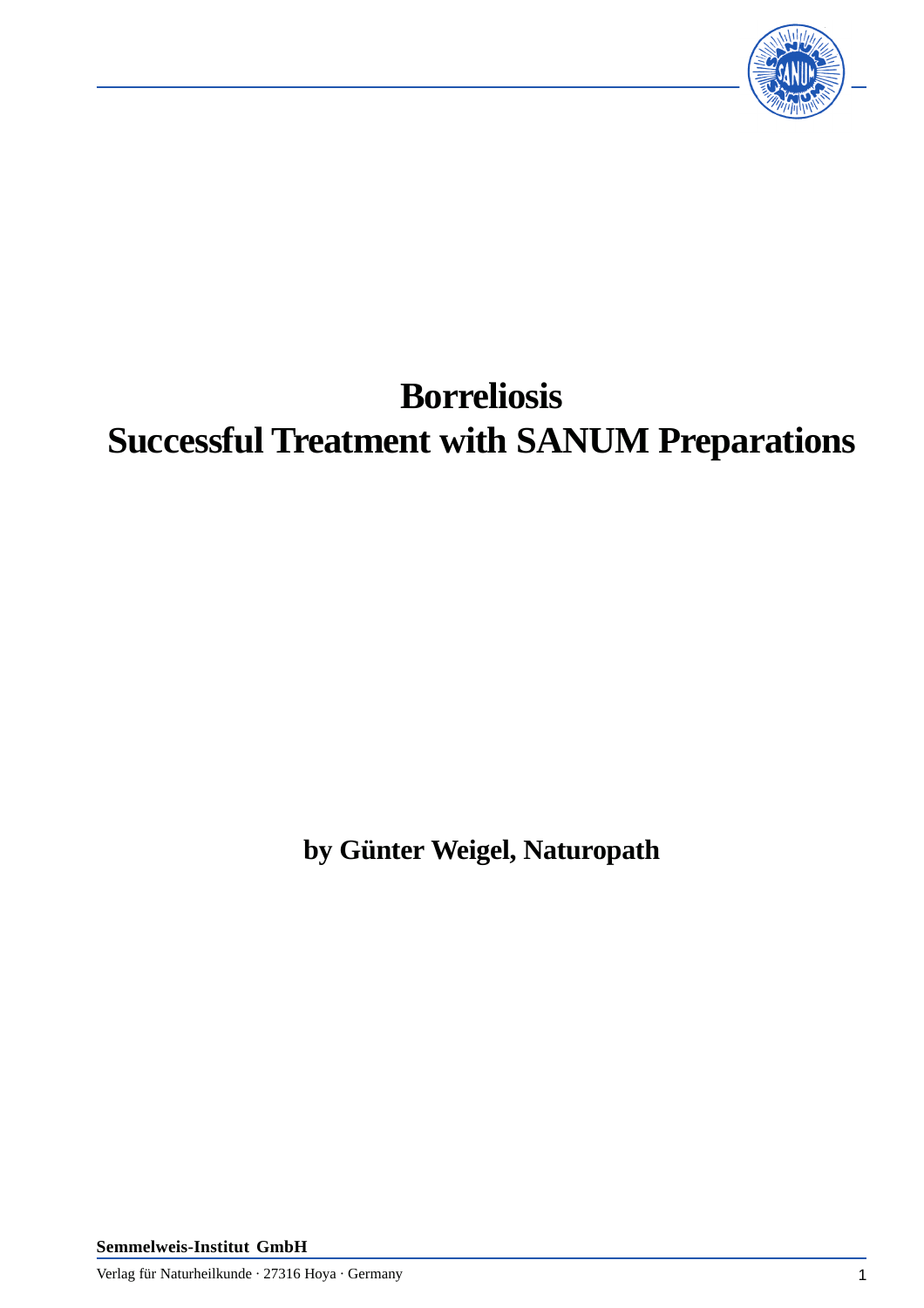

Each year about 40,000 people in Germany contract borreliosis. Half a million people are chronically affected. (Source: "Gesundheitsgespräch" [= *Health Discussion*], Saturday 24.5.2003, 12.05 hrs. on Bavaria 2 Radio and BR-alpha).

Borreliosis is becoming an increasingly important topic. Year by year I am seeing an increasing number of patients in my practice, with ticks being far from the only source of infection. Borrelia is present all the time, everywhere, and may find its way into the body via any skin injury. Thus, some time ago, I had a patient with a borrelia infection who had simply injured herself with a blade of straw.

"The microbe is nothing, the soil on which it feeds (the milieu) is everything!" Claude Bernard (1813- 1878) penned these words to express the fact that there is a possibility of infection only with an organism whose immune system is weakened and whose milieu is damaged. It is not the infected ticks that are the problem, but our compromised systems. To reiterate once again, this is also true for the current, incomprehensible hysteria regarding the socalled "bird flu", or the influenza inoculation which we are exhorted to accept every year.

In the event of borrelia infection, orthodox medicine frequently restricts itself - much to the chagrin of the person affected - merely to antibiotic treatment of the symptoms, with infusions! Generally, it must be admitted, the superficial symptoms respond favourably; however, the problem of the expected long-term conse-quences is not addressed.

Karl Hüsing said: "Anyone who is numbed. This means that around not prepared to change his own milieu and his previous lifestyle will gain little lasting benefit from a course of antibiotics and may well continue to harbour the latent germs within him until the next outbreak occurs."

In the meantime, many microbes have become resistant to antibiotics. Furthermore, antibiotics not infrequently leave behind bacterial forms which lack a cell wall - also known as CWD or L forms (2), which may re-activate the event at any time. CWD or L forms are not recognised by our immune system. To some extent this makes a chronic process inevitable.

Antibiotics also destroy the intestinal flora, the result being a fungal infestation of the gut, including candida yeasts. With appropriate treatment, as described below, there is a good chance of solving the problem once and for all and thus of avoiding the dreaded late effects.(1)

To quote once again from Karl Hüsing: "Borrelias are the perfect example of a microbe, which has learnt to survive within us by keeping such a low profile that we do not notice its presence."

It is estimated that, to date, as many as 60% of all German citizens are infected. In the view of Dr. Klinghardt MD, PhD (USA/Germany), borreliosis constitutes the first great plague of the 21st century. (1)

Ticks do not live in trees, but close to the ground, in bushes and on stretches of grass, etc. Ticks are particularly attracted by male sweat! The site of a tick-bite on the skin is The founder of immunology, the Eng-

50% of cases remain undetected. (1)

## **What should I do after being bitten by a tick?**

None of the current measures for removal of ticks, such as the use of oil or adhesives for instance, is recommended. The tick is a living creature. If it panics, it will vomit the contents of its gut, and these may well pass through the site of the bite, and that is when the problems really begin. Nor should the tick be removed with the fingers or with ordinary tweezers. In so doing, the tick's abdomen will be squashed, forcing the contents of the gut through the site of the bite. You should use special tick forceps or the TRIX tick-loop, removing the tick as close to the skin as possible.(1)

After removal, a drop of NOTA-KEHL 5X or Teatree oil (BIO-FRID) should be applied to the wound.

## **Should I get immunised?**

Out of the diseases transmitted by ticks, the only one for which a vaccine is available is CEE (Central European encephalitis, or springsummer encephalitis). At the present time, there is no prophylactic immunisation against borreliosis. The risk of illness as a result of the CEE immunisation is up to 50 times greater than the risk of the virus being transmitted by a tick! Nor should anybody seek immunisation against CEE unless they can exclude with absolute certainty the possibility that they are carrying the latent microbe as a result of an earlier infection! (1)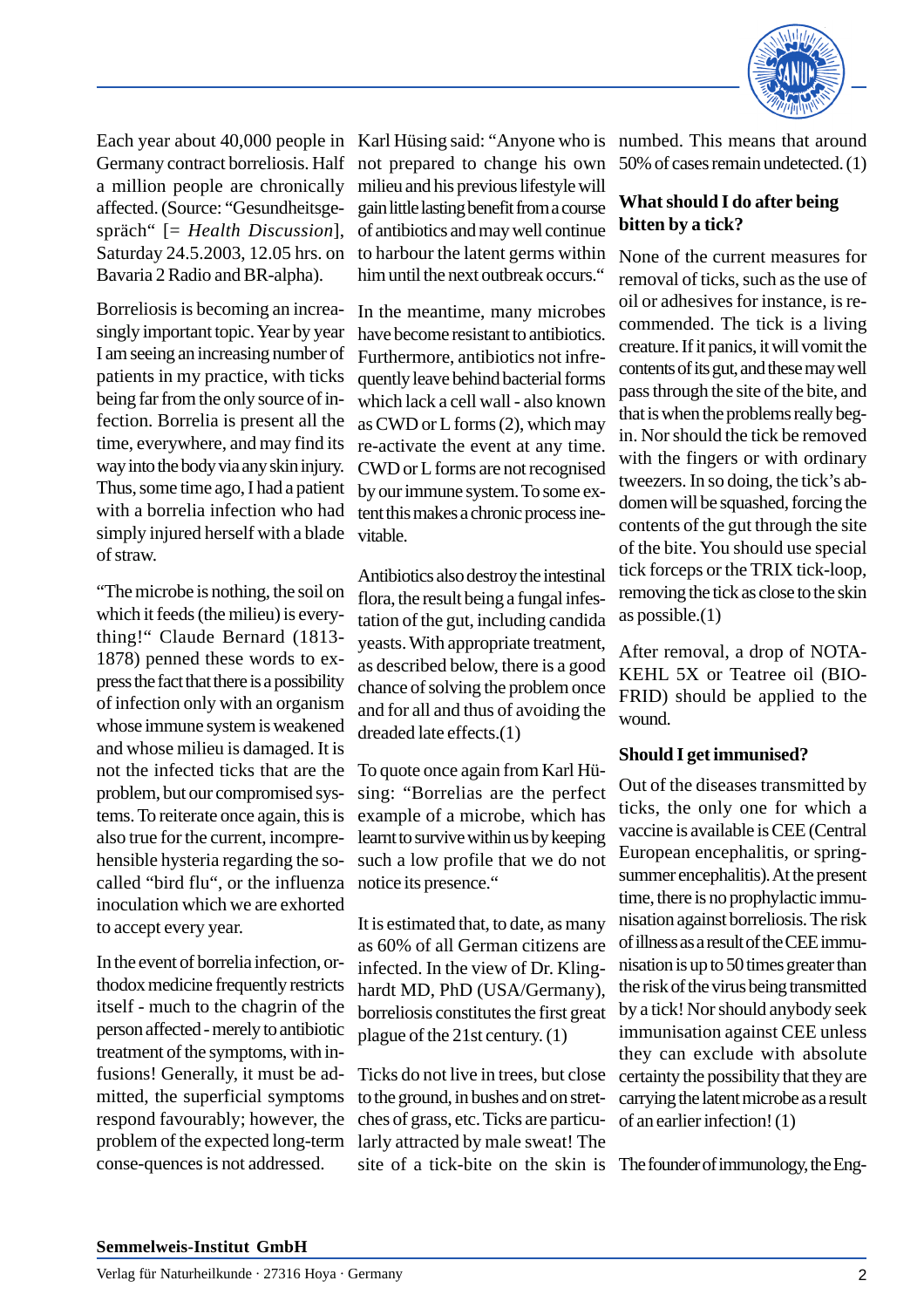

lish country doctor Edward Jenner (1749-1823), is said to have coined the saying, with reference to vaccination, which he invented: "I do not know whether my invention will benefit or harm mankind."(1)

## **Diagnosing borreliosis**

Valuable information regarding a borreliosis infection, the state of the immune system and the patient's milieu may be obtained, for example, from a dark-field microscopic analysis of the living blood, as introduced by Prof. Enderlein. In this it is critical to monitor the blood over a 24-hour period. Only in this way can we recognise to what extent bacterial activity is present.

Dark-field microscopic analysis of the living blood offers us the additional possibility of following and monitoring the progress of the illness at frequent intervals, whilst providing an appropriate therapeutic response.

## **Course**

In most cases borreliosis progresses through several stages. It is characterised by the symptoms coming and going in a four-weekly cycle.

# **STAGE I: Early stage**

*Days or weeks after infection*



*Fig. 1: Dark-field image of a borreliosis patient 18 hours after taking the sample: vigorous activity of numerous bacterial forms (CWD and L forms)*

The microbes are distributed via the laboratory test that is absolutely relibloodstream, leading to non-specific, influenza-like complaints, such as fever, pains in joints and muscles, headaches, tiredness and weariness.

Erythema migrans: in 50% of all cases borreliosis begins with the development of an erythema migrans or chronic erythema migrans. Erythema is a general term, which describes an inflammatory reddening of the skin, caused by an increase in circulation. Erythema migrans, or migratory erythema, is the characteristic leading symptom of the first stage of borreliosis. Days, or up to 10 weeks, after the tick-bite, a red area develops around the site of the bite. This gradually extends outwards from the site, initially in a circular shape. However, this skin change may also occur elsewhere on the body. Hence the name: 'migratory' erythema. This manifestation is caused by a defensive reaction on the part of the immune system. This defensive reaction is triggered by the borrelias 'migrating' through the skin. The erythema can reach tremendous proportions. As the disease progresses, so it becomes paler from the centre outwards, so that initially it appears as a circular patch and later on as a red ring.

Erythema migrans carries no further complaints. It may heal spontaneously, or it may continue to 'migrate' for months, continually recurring. In most cases then it 'only' forms a red ring. Sometimes red patches also occur. (Source: "Wald und Wiese" / Internet).

Frequently a tick-bite is not even noticed. The result of a medical blood test for antibodies is often negative, leading to a false result! There is no able. All tests may give false negative or false positive results.

## **STAGE II: Distribution of the microbes via the lymphatics and bloodstream**

*Weeks or months after the infection.*

Organs are involved, heart complaints, tachycardia, neurological complaints such as paralyses, vertigo, eye problems such as inflammation of the cornea, conjunctiva, muscles of accommodation, retina and optic nerve, leading to impaired vision; complaints of the inner ear, tinnitus, muscular pain (microbe burrows into the muscle and or nerve tissue), involvement of spleen, lungs and kidneys, severe headaches, migraines, emotional changes, elevated IgM and/or IgG antibody titres, in 20% of cases presence of antibodies can be demonstrated in the CSF.

## **STAGE III: Late stage**

*After months or years, lyme-borreliosis*

Organic manifestations: arthritis, rheumatic problems, sudden, brief shooting pains in the ankles and joints of the feet (reminiscent of syphilis), heart involvement, myocarditis, stroke-like symptoms with paralyses, visual impairment, skin changes, chronic nervous complaints (neuroborreliosis), polyneuropathies, paraesthesias, functional failures, disorders of the bladder, impaired walking, paralyses, emotional changes (irritability to depression).

The titres of antibodies in the blood, and the clinical symptoms, lead to a diagnosis of stage III borreliosis. At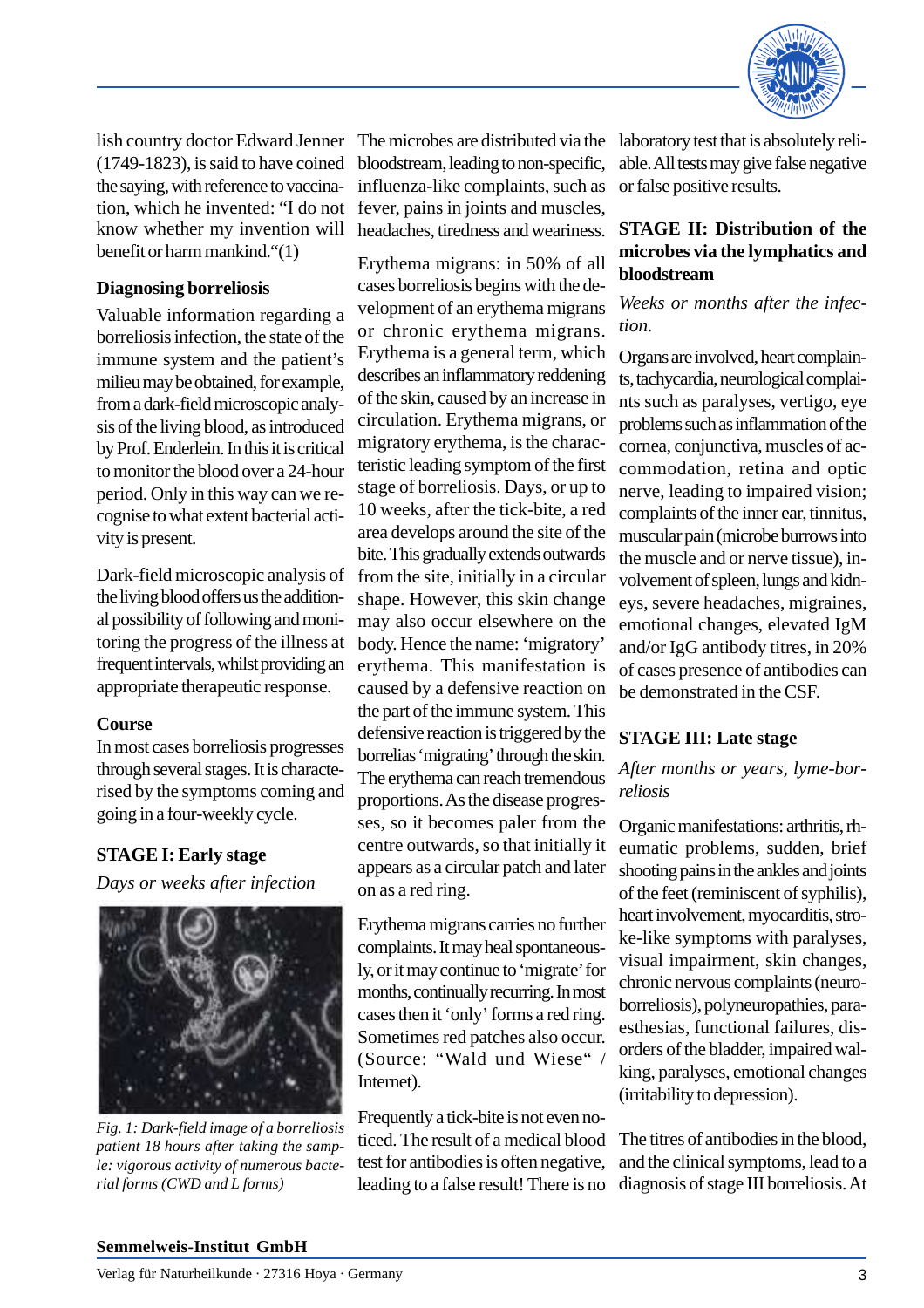

this stage only the IgG titre is elevated!

Possible misdiagnoses: Confusion with multiple sclerosis (MS) or fibromyalgia. (1)

All the symptoms mentioned under Stages I-III are merely a small selection of the possible manifestations which actually occur. Depending on the patient's susceptibilities, numerous further symptoms may be observed. This correlates with the saying of the English nurse Florence Nightingale (1820-1910): "There are no specific illnesses; there are only specific conditionings."

The microbes responsible for borreliosis are spirochaetes, similar to those responsible for syphilis. Many parallels also exist between the progress of both conditions. In treating borreliosis therefore, Hahnemann's theory of miasms should definitely be borne in mind.

# **TREATMENT**

- a. Immediate measures on suffering a tick-bite:
	- NOTAKEHL 5X can be relied upon to prevent a bacterial infection
	- QUENTAKEHL 5X: main remedy in SANUM treatment for illnesses of the nervous system; prevents the spread of microbes through the nervous system

1 ampoule of each remedy in a combined injection, directly into the site of the bite, subcutaneous and deep, using a 20-gauge hypodermic.

If the injection is given promptly (within hours or days), it can be relied upon to prevent a borrelia infection!

Over many years in our practice we have never had a case of infection where this injection had been given in good time.

- b.Treatment where infection is present: days, weeks or months after a tick-bite:
	- UTILIN "S" 4X: Stimulant, activates the immune system and ensures that the therapeutic stimulus is maintained over a lengthy treatment period
	- NOTAKEHL 5X can be relied upon to prevent a bacterial infection
	- QUENTAKEHL 5X: main remedy in SANUM treatment for illnesses of the nervous system; prevents the spread of microbes through the nervous system
	- Engystol (Heel): homeopathic remedy for inflammations and infections of all kinds
	- Echinacea comp. (Heel) activates the immune system

1 ampoule of each of the abovementioned remedies twice a week in a combined injection, subcutaneously, locally at points around the perimeter of the erythema and also directly at the site of the bite. Once the erythema has disappeared, a twiceweekly i.m. injection of one ampoule of each.

c. Cleansing of the milieu

- irrigation and SANUM remedies
- Test for and eliminate heavy piratory paralysis. (1) metals (see "SANUM Elimination Treatment")
- Check the diet and make any necessary modifications
- Discuss the patient's emotional state. The emotions are critical for the...
- capable performance of the immune system.

#### d. Infusions

Twice weekly: Vitamin C 50 ml, Vitamin B complex, Folic acid and trace elements such as Selenium and Zinc.

Depending on how much time has elapsed since being infected and the extent to which the disease has already spread through the body, a more long-term treatment may be required. In any case however, it should be possible to prevent further progress and long-term sequelae. We have found that patients treated according to the above plan feel well in themselves and only occasionally suffer from transitory, relatively trivial complaints.

# **Tick paralysis**

Tick paralysis can occur anywhere where there are ticks. It occurs mainly in animals. Tick paralysis is caused by female ticks bearing eggs and sucking the blood of a host. In so doing, they produce a neurotoxin, which is transmitted to the host. Normally the symptoms disappear rapidly, once the tick has fallen off. However, in isolated cases a deepseated paralysis may result. (1)

- Colon cleansing with colonic Symptoms are: tiredness, numbness in the legs, muscle pains, paralysis of tongue and face, cramps and res-